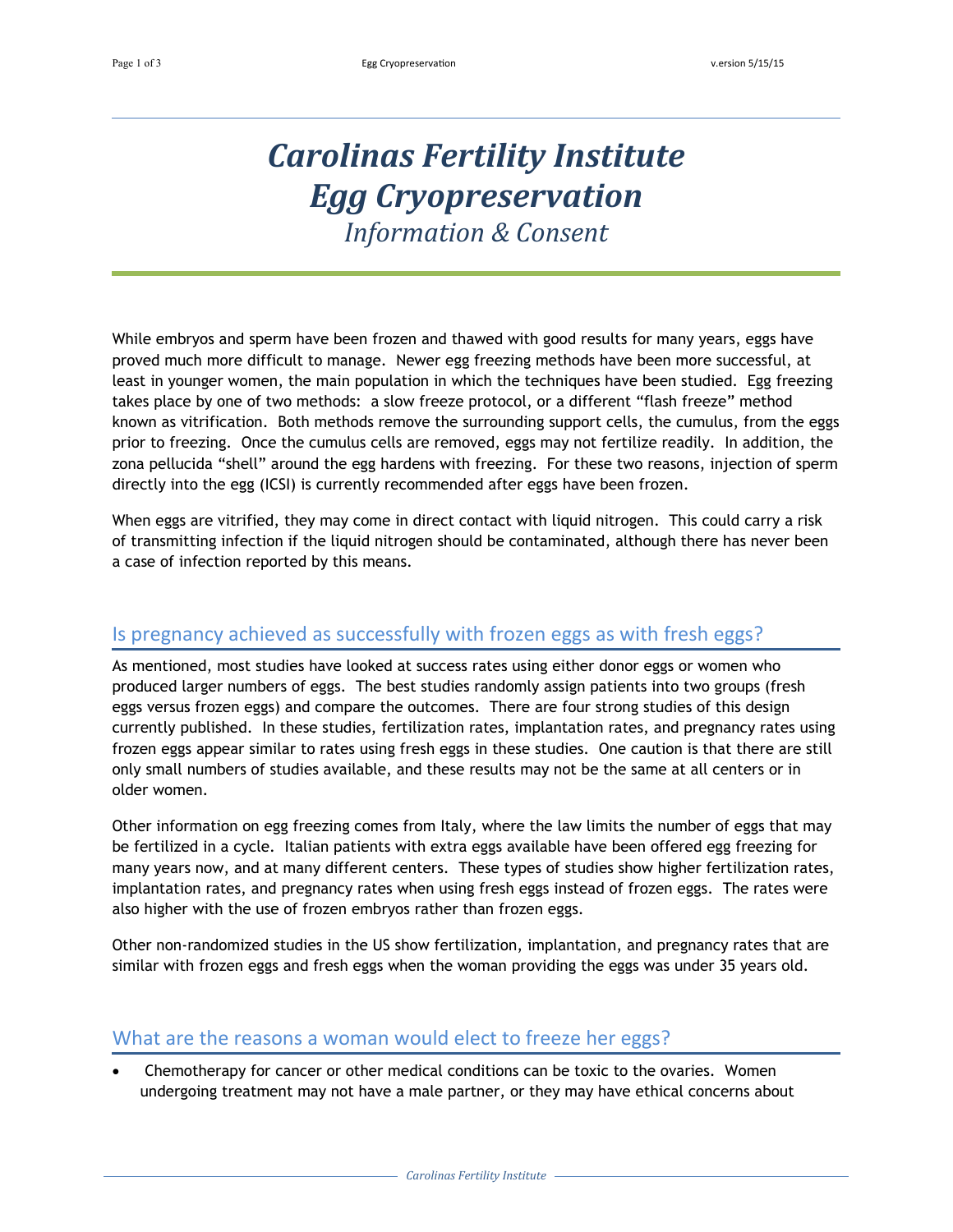freezing embryos. Pregnancy and success rates from this group of women are limited, but egg freezing is recommended in this group after appropriate discussion of the procedure and its risks and limitations.

- Some genetic disorders like the BRCA mutations carry a high risk for ovarian cancer, and removal of the ovaries may be suggested in this group. Other genetic conditions can lead to premature menopause. Egg freezing could be considered in these groups, although data on success, safety of pregnancy, and risks of genetic problems in children born in these groups are not known.
- In some cases, there may not be enough sperm to fertilize the eggs on the day of egg retrieval in couples undergoing IVF. In this case, surplus eggs can be frozen and used in the future when more sperm are available.
- Some patients undergoing IVF do not want to freeze embryos for ethical or other reasons. In these cases, even though pregnancy rates using frozen eggs may be lower than pregnancy rates using frozen embryos, any eggs not inseminated may be frozen for future use.
- Some women may choose to freeze eggs in order to delay childbearing. Unfortunately, the success rates with egg freezing appear to decline significantly for older women (38 years or older). There are no data available that look at success rates for women choosing to freeze eggs in order to delay childbearing. Therefore, it is impossible to determine the success rates and cost-effectiveness of freezing eggs in this population of women. Freezing eggs is not a guarantee of the ability to conceive a biologically-related child in the future. Women wishing to freeze eggs for this purpose should carefully consider the success rates available at their clinics, and the available alternatives.

## Is there any risk to children conceived from the use of frozen eggs?

One concern with the use of egg freezing is that the cellular machinery that helps to separate the chromosomes of the eggs could be damaged, leading to chromosomal abnormalities such as Down Syndrome. However, a large study looking at 900 live births after egg freezing, most done via the slow freeze method, showed no increased risk of birth defects compared to the general US population. Another study of 200 live births from eggs that had been vitrified showed no difference in birth defects or birth weight in those children and the children who had been born after IVF cycles using fresh eggs. There is no information about children born after egg freezing in older women, or from follow-up years after birth.

#### Summary

The techniques for freezing eggs, both with the slow freeze method and with vitrification, have become successful enough that they are no longer considered experimental. Implantation and pregnancy rates may be lower with frozen eggs than with fresh eggs. Most reports have focused on young women who have responded well to the medications used for egg retrieval, so success rates in older women or poor responders may not be as good. Success rates can be expected to vary among clinics. Many good reasons exist for freezing eggs rather than embryos, such as ethical concerns or medical problems that can affect fertility in women without male partners. In women who wish to freeze their eggs solely to delay childbearing, extreme caution should be exercised due to limited data on success and safety.